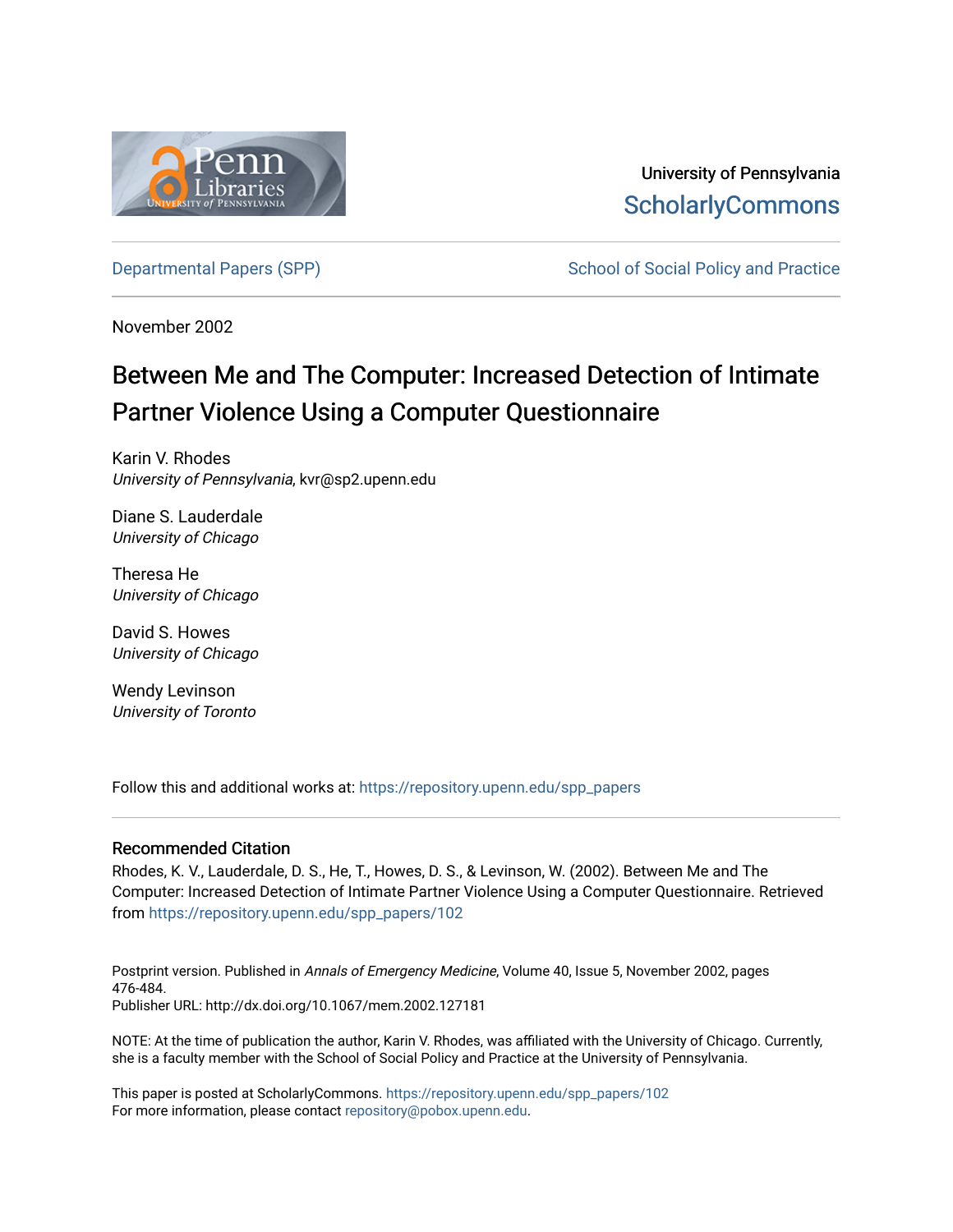## Between Me and The Computer: Increased Detection of Intimate Partner Violence Using a Computer Questionnaire

## **Abstract**

Study objective: The emergency department is a problem-focused environment in which routine screening for intimate partner violence (IPV) is difficult. We hypothesized that screening for IPV during computerbased health-risk assessment would be acceptable to patients and improve detection.

Methods: We performed a descriptive study of IPV data collected during a controlled trial of computerbased health promotion in an urban hospital ED. Patients received computer-generated health advice, and physicians received patient risk summaries. Outcomes were patient disclosure and physician documentation of IPV and associated risks.

Results: Two hundred forty-eight patients (69% female, 90% black, mean age 39 years) participated in a clinical trial of computer-based health promotion in the ED. Of 170 women, 53 (33%) disclosed emotional abuse, and 25 (15%) disclosed physical abuse. Of 78 men, 22 (29%) disclosed emotional abuse, and 5 (6%) disclosed physical abuse. Patients were also willing to self-report a history or concern of hurting someone close to them. This was true for 21 (14%) women and 15 (22%) men. Controlling for demographic factors, disclosures of victimization and perpetration were associated with multiple psychosocial risks. Computer screening resulted in chart documentation in 19 of 83 potential cases of IPV compared with 1 case documented in the group that received usual care.

Conclusion: Providing an opportunity for patients to confidentially self-disclose IPV has the potential to supplement current screening efforts and to allow providers to focus on assessment, counseling, and referral for those at risk. However, further measures will be needed to ensure that information gathered through computer screening is adequately addressed during the acute care or follow-up visit.

## **Comments**

Postprint version. Published in Annals of Emergency Medicine, Volume 40, Issue 5, November 2002, pages 476-484.

Publisher URL: http://dx.doi.org/10.1067/mem.2002.127181

NOTE: At the time of publication the author, Karin V. Rhodes, was affiliated with the University of Chicago. Currently, she is a faculty member with the School of Social Policy and Practice at the University of Pennsylvania.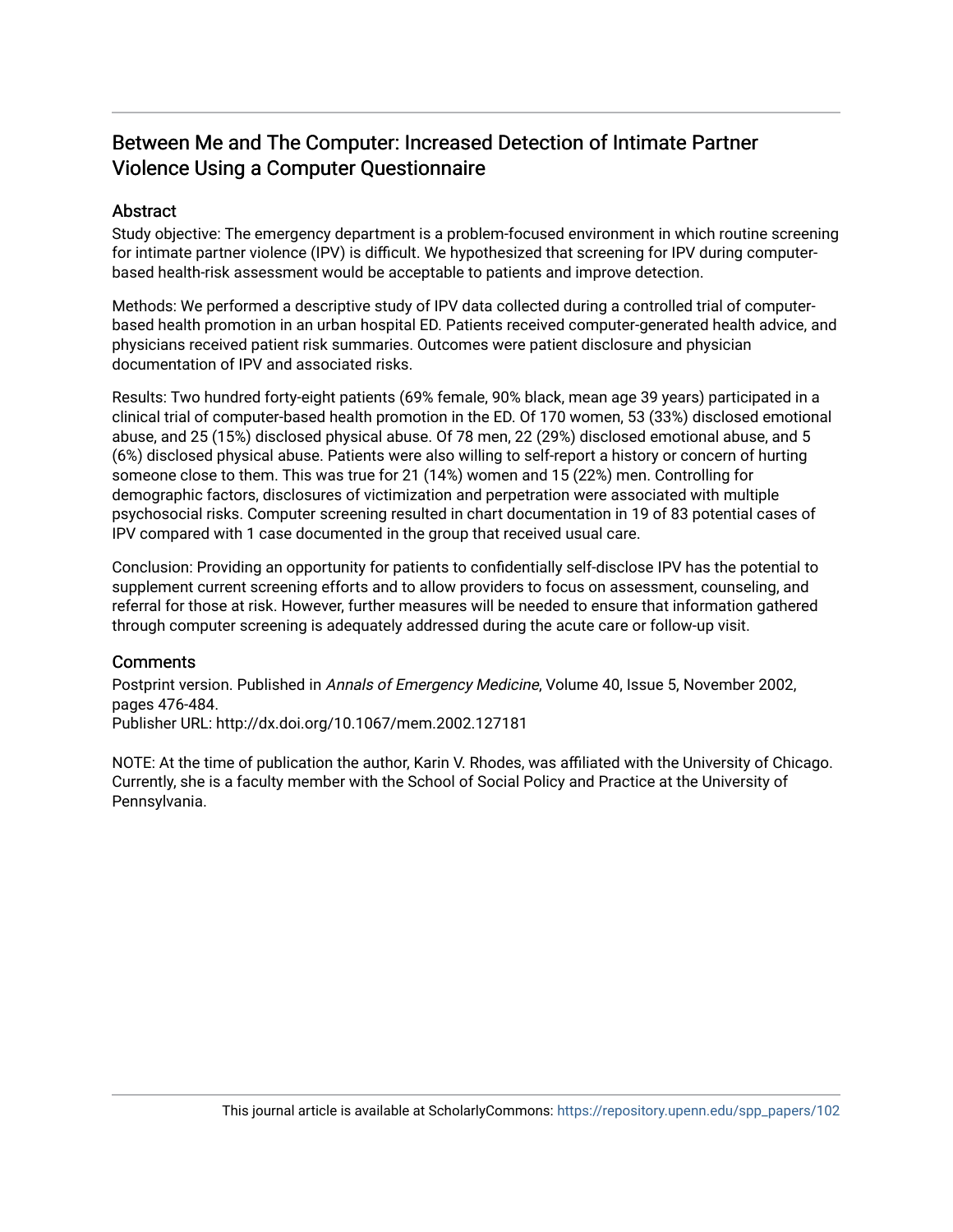# "Between Me and the Computer": Increased Detection of Intimate Partner Violence Using a Computer Questionnaire

**Karin V. Rhodes, MD Diane S. Lauderdale, PhD Theresa He, BA David S. Howes, MD Wendy Levinson, MD**

*From the Department of Medicine, Section of Emergency Medicine (Rhodes, Howes), the Department of Health Studies (Lauderdale), the Pritzker School of Medicine (He), the University of Chicago, Chicago, IL; and the Department of Medicine, the University of Toronto, Toronto, Ontario, Canada (Levinson).*

Study objective: The emergency department is a problem-focused environment in which routine screening for intimate partner violence (IPV) is difficult. We hypothesized that screening for IPV during computer-based health-risk assessment would be acceptable to patients and improve detection.

Methods: We performed a descriptive study of IPV data collected during a controlled trial of computer-based health promotion in an urban hospital ED. Patients received computer-generated health advice, and physicians received patient risk summaries. Outcomes were patient disclosure and physician documentation of IPV and associated risks.

Results: Two hundred forty-eight patients (69% female, 90% black, mean age 39 years) participated in a clinical trial of computer-based health promotion in the ED. Of 170 women, 53 (33%) disclosed emotional abuse, and 25 (15%) disclosed physical abuse. Of 78 men, 22 (29%) disclosed emotional abuse, and 5 (6%) disclosed physical abuse. Patients were also willing to self-report a history or concern of hurting someone close to them. This was true for 21 (14%) women and 15 (22%) men. Controlling for demographic factors, disclosures of victimization and perpetration were associated with multiple psychosocial risks. Computer screening resulted in chart documentation in 19 of 83 potential cases of IPV compared with 1 case documented in the group that received usual care.

Conclusion: Providing an opportunity for patients to confidentially self-disclose IPV has the potential to supplement current screening efforts and to allow providers to focus on assessment, counseling, and referral for those at risk. However, further measures will be needed to ensure that information gathered through computer screening is adequately addressed during the acute care or follow-up visit. [Ann Emerg Med. 2002;40:476-484.]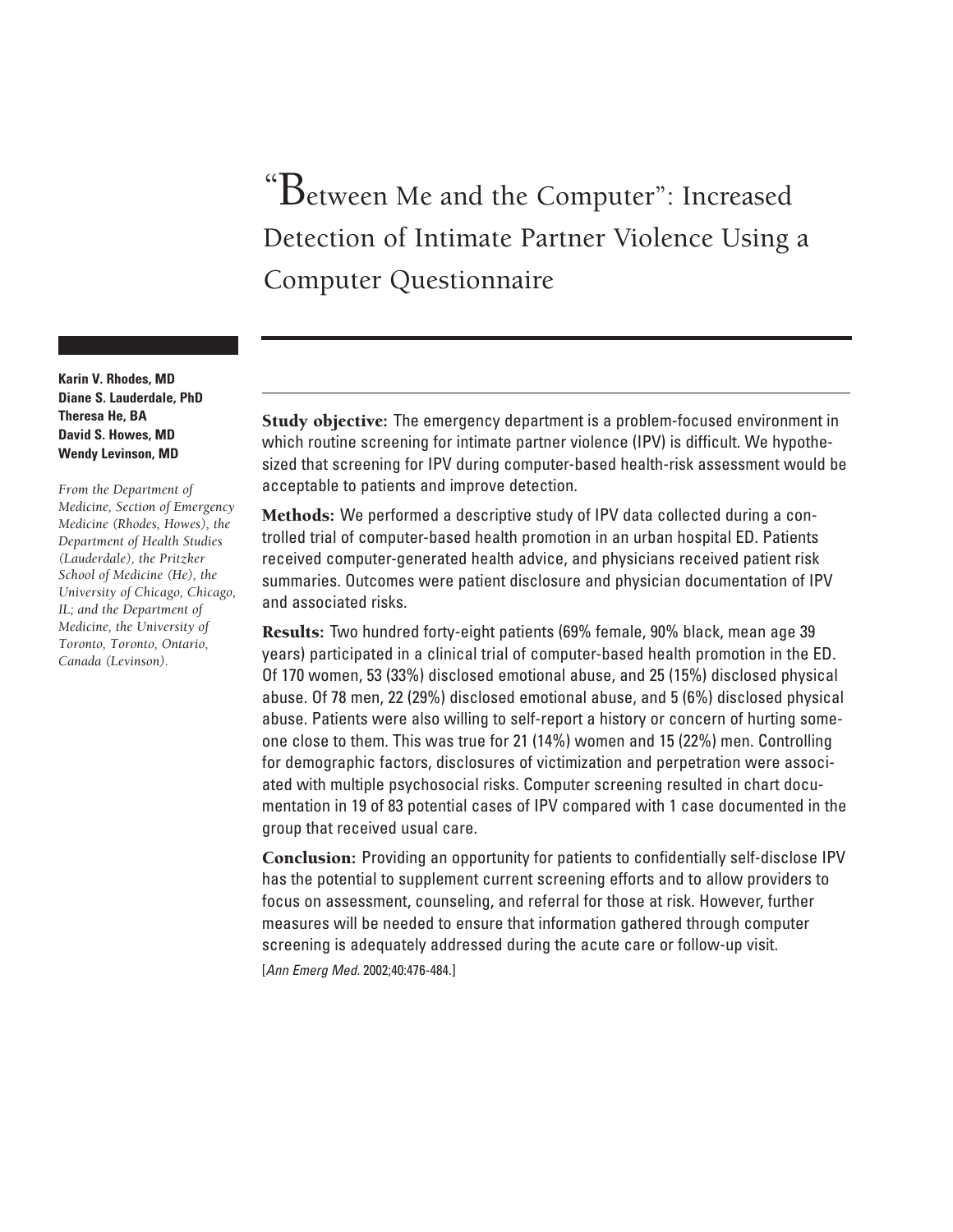## INTRODUCTION

Intimate partner violence (IPV), defined as a pattern of coercion, physical abuse, or threat of violence in an intimate relationship, remains a major source of morbidity and mortality worldwide.<sup>1</sup> In the United States, the prevalence of physical abuse in a current relationship is approximately 8.4% for cohabiting women aged 18 to 65 years, 92% of whom have never told a health care provider.<sup>2</sup> For this reason, there are multiple recommendations that all health care providers routinely screen for abuse.<sup>3-5</sup> These recommendations are based on the burden of suffering and evidence that victims of abuse are overrepresented in health care settings.<sup>6</sup> Although ED studies with dedicated screeners report prevalence rates in the 25% to 35% range,  $^{7,8}$  detection rates rapidly decrease when screening is left to busy physicians and nurses.9,10 Most emergency departments have protocols for routine IPV screening, but the current system often fails to identify battered women. This is due, in large part, to provider time constraints and reluctance to initiate discussions about partner violence.<sup>11</sup> Primary care settings, with increasingly abbreviated scheduled appointments, face similar obstacles.12,13 Nonetheless, patients expect physicians to inquire and will usually disclose abuse if directly questioned.<sup>14</sup>

Qualitative reports from women who have escaped abuse indicate that even brief discussions with physicians are therapeutic when conversations are conducted in a concerned, nonjudgmental way.<sup>15</sup> Effective communication with a health care provider has been linked to improved health outcomes in a number of areas.16,17 For domestic violence, physician-nurse communication skills might also be a key predictor of patient outcome. Rodriguez et al<sup>18</sup> found that women who had experienced abuse favored direct inquiry and identified provider reluctance to inquire about abuse as a significant barrier to disclosure. They reported that when a provider both acknowledged the abuse and validated the patient's self-worth, it had a powerful effect on her perception of the situation and, in some cases, was a turning point in the process of extrication from

the abusive relationship. However, the provider has to be able to recognize cues to abuse before this communication can take place.

The vast majority of patients experiencing IPV in their lives will present for non–injury-related complaints and will only be identified as victims of abuse through routine screening.<sup>19,20</sup> Although the ED patient population is associated with high prevalence rates of IPV,<sup>21</sup> the ED setting presents formidable barriers to routine screening.<sup>22,23</sup> Recently, there has been increasing recognition of the value of EDs as potential sites for injury surveillance and violence prevention.<sup>24-26</sup> Practical methods for conducting IPV screening are needed to realize this potential.

Survey research data suggest that interactive computer-based screening can achieve higher rates of disclosure of sensitive issues than personal interviews.<sup>27</sup> In the health care setting, self-administered computer surveys have the potential to provide a relatively lowcost and staff-free method to identify serious health risks. Patients find computer-based health-risk appraisal methods acceptable. They might even be more likely to answer sensitive questions truthfully.<sup>28</sup> A systematic review of the literature found that computer-based, clinical decision support systems enhance preventive care.<sup>29</sup> However, experience is limited regarding integration of computer-based screening technology into clinical practice. The current study is drawn from a larger clinical trial of computer-based screening published in *Annals of Emergency Medicine*. <sup>30</sup> The purpose of this analysis was to evaluate the feasibility and utility of using computers to screen for IPV. We hypothesized that screening for risk of partner abuse during computer-based healthrisk assessment would be acceptable to patients and improve detection of IPV.

#### MATERIALS AND METHODS

We have previously reported a retrospective review of all IPV data collected during a controlled clinical trial of computer screening to assess health risks.<sup>30</sup> In that study, patients were alternately assigned to a computer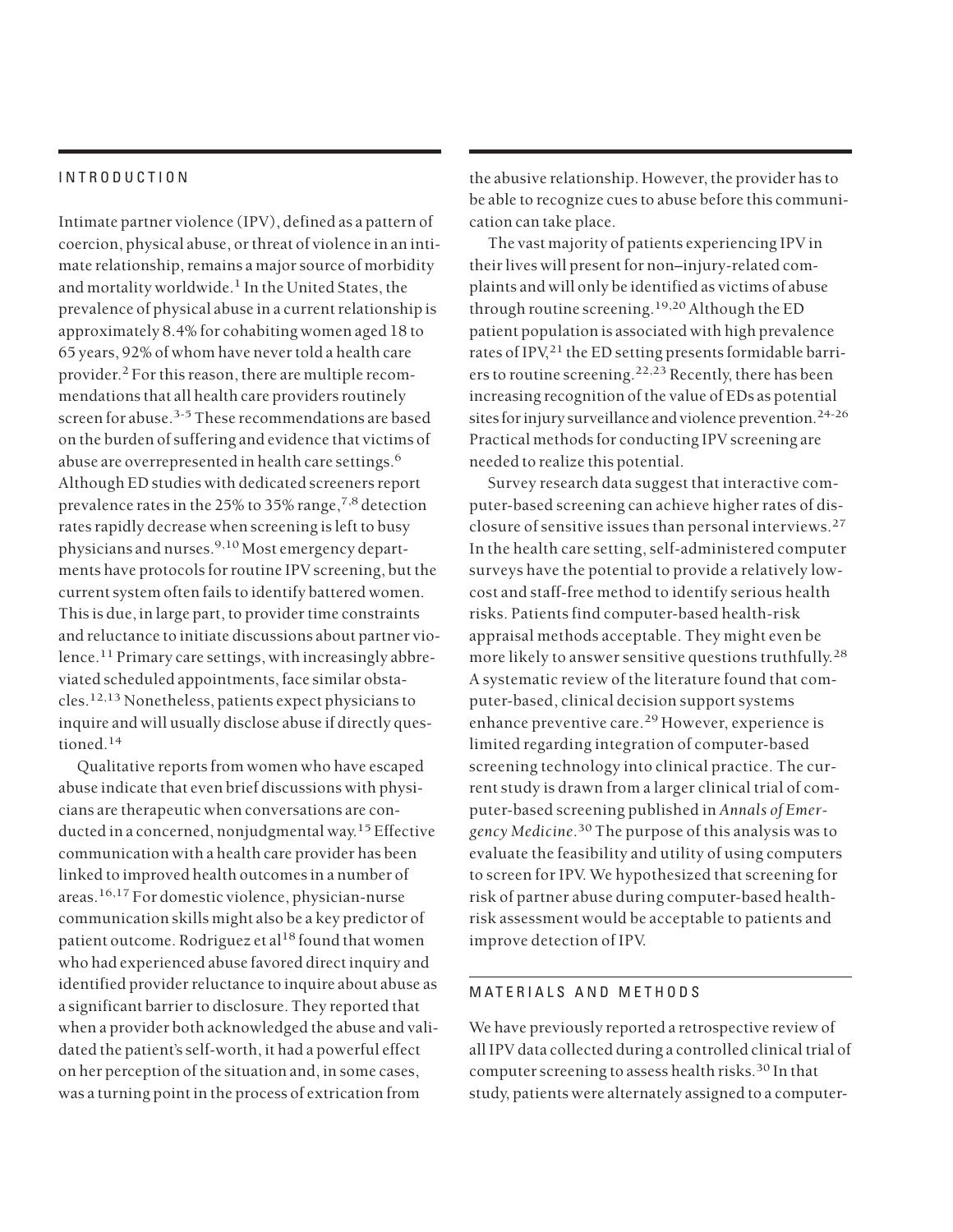based intervention or usual care. The overall trial focused on opportunities for health promotion in the ED and found nonurgent patients presenting to an urban ED were willing and able to use a computer-based health-risk assessment. A majority of participating patients disclosed important health risks and requested health information.

The current study assesses the computer screening process for identifying and addressing IPV. To accomplish this goal, we reviewed specific computer responses regarding IPV and associated risks collected from the intervention arm of the previously reported trial.30A chart review of all patients enrolled in the trial was conducted to assess physician documentation of IPV and other psychosocial risks.

The study was conducted in an urban university ED that handles approximately 75,000 visits each year. The patient population is 85% black, 12% white, and 2% Asian. Fifty-two percent are women. Our study was limited to adult patients aged 18 to 65 years who presented for emergency care with a nonurgent complaint and were triaged into the lowest 2 categories of our 5-level triage system; approximately 50% of adult visits to our ED are assigned to these 2 triage categories. The adult ED has a staff of 36 emergency medicine residents supervised by 9 full-time and 3 part-time emergency medicine faculty physicians.

The IPV screening was done as part of a computerbased assessment of health risks. The development, validation, and piloting of the questionnaire are described elsewhere.30-32 The questionnaire has a fifth-grade reading level and is taken on a touch-screen computer in a private setting. Completion time in this study averaged 17 minutes. As part of the informed consent process, patients were told that the questionnaire asks about lifestyle and behavioral health risks, that the results would be shared with the treating physician, and that they were free to withdraw from the study at any point. The institutional review board approved the study.

The IPV screening questions are sex neutral and occur midquestionnaire under the category "Conflict and Stress." They were framed by the statement, "Now for some questions about conflict in your life. We all

fight or disagree sometimes with other people." The 5 IPV screening questions were developed from those previously validated in the Abuse Assessment Screen<sup>33</sup> and the Partner Violence Screen<sup>34</sup> and from those suggested in the Family Violence Prevention Fund's *Resource Manual for Health Care Providers*. <sup>35</sup> Questions were subsequently modified after cognitive interviews<sup>36</sup> with 141 nonurgent patients and patient relatives in our ED. IPV questions refer to abuse in a current relationship and cover 3 domains: emotional abuse (partner jealousy and control, isolation from friends and family, insults and threats), perception of safety, and physical abuse. In addition to our 5-question IPV screen, patients were asked one question about lifetime history of sexual abuse or assault and 2 questions on IPV perpetration.

After completing the questionnaire, the patients were offered a printout to take with them. Several pages of individualized health recommendations are generated by the computer program on the basis of patient disclosure of risks under the various health categories. For example, patients disclosing emotional abuse would receive the following: "Your answers indicate that you may be in a relationship where there is a lot of conflict and stress. In healthy relationships, people do not put each other down, act jealously, or try to control their loved one. No one deserves to be dominated, insulted, hurt or threatened. If this is happening in your relationship, you may need some support or help to solve the problem. The (local IPV resource name and number) has many resources that can help you." The community services and hotline numbers generated are based on patient age and sex.

The results of the patient survey were shared with the treating physician in the form of a computer-generated 1-page summary of the patient's health risks, which was placed on the patient's ED chart. The summary included a physician prompt to assess for domestic violence if the patient had answered one or more of the IPV questions affirmatively. Hospital-based social service resources and numbers were listed on the physician prompt, along with referrals to a 24-hour, community-based IPV service organization. Physicians were given approximately 5 minutes of orientation to the risk summaries before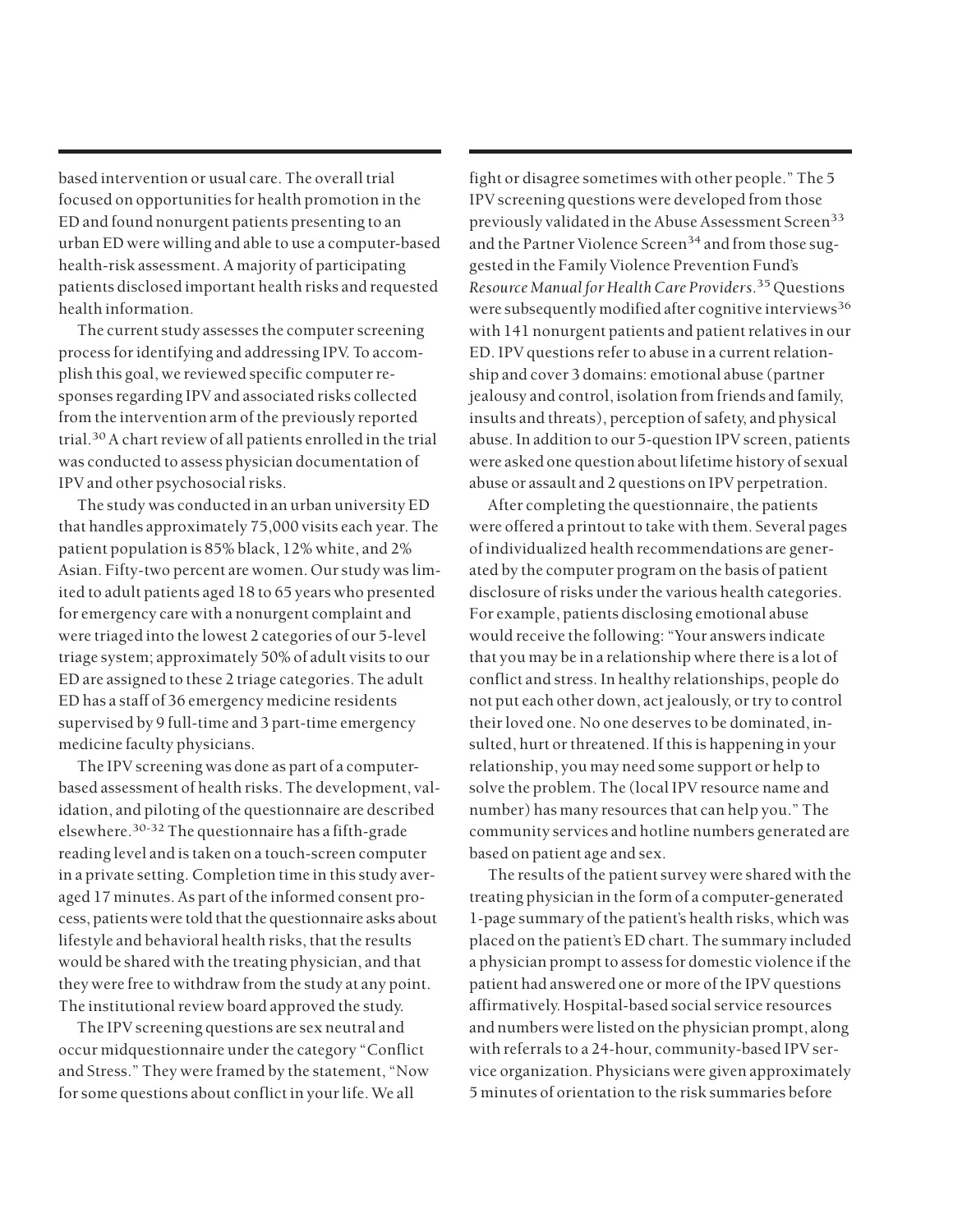the start of data collection. These summaries were removed after the ED visit and did not become part of the permanent medical record.

Screening data were analyzed on the basis of IPV and perpetration-risk screening status. A positive screening result for IPV was any positive response to 1 of the 5 victimization questions. A positive screening result for perpetration was a positive response to having hurt someone close to the respondent or patient concern that he or she might do so.

The chart review compared charts of patients who had received the computer screening with charts of control patients for physician documentation of IPV. Our ED charts include check boxes for 6 psychosocial risk factors: tobacco use, alcohol abuse, drug use, sexually transmitted infection risk factors, psychiatric symptoms, and domestic violence. Charts are kept in the department for 1 month after the ED visit. Two university student reviewers were trained by the primary author and conducted independent reviews by examining study charts for physician use of the check boxes. When residents drew a line down a column of negative boxes to indicate a negative review of systems, we considered this an inaccurate reflection of systematic IPV screening. Therefore, we judged that IPV had been detected or assessed only if the check box for IPV was checked as positive. If checked as negative, there had to be a specific note in the chart before we regarded that there had been an assessment for abuse. This approach might underestimate the actual screening rate because some boxes that are checked as negative reflect true screening. However, any such effect should apply similarly across comparison groups. Chart reviewers were blinded to whether a patient had participated in the computer screening and whether these results were shared with the treating physician and were blinded to the assessment of the other chart reviewer. There was substantial agreement between reviewers' ratings for physician detection, documentation, or both of domestic violence (κ=0.86). The first author resolved any discrepancies between the reviewers.

We first examined whether IPV disclosure or perpetration-risk disclosure was associated with other psychosocial factors. To do this, we examined rates of mental health, substance abuse, and violence-related risks for those computer-screened patients who disclosed either IPV or perpetration. Logistic regression was used to assess whether these associations remained significant after controlling for demographic characteristics of age, sex, marital status, race, education, and insurance status.

## RESULTS

The Figure is a flow chart of the original controlled trial; 248 patients used the computer screen, and 222 patients served as the control group. The demographic factors for all study patients are presented in Table 1. With the exception of the chart review, the current analysis is restricted to the 248 patients enrolled in the computerscreened group. Therefore, Table 1 also presents data on computer-generated disclosure of several sensitive behavioral risks. Several of these risk factors were more commonly identified among persons with positive screening results for IVP victimization and perpetration risk relative to those with negative screening results.

Table 2 lists the frequency of IPV victimization and other violence-related questions with percentages of positive responses by sex. Overall, 58 (34%) of 170 women answered yes to at least 1 of the 5 questions about current abuse. Of these, 53 (91%) of 58 disclosed emotional abuse and 25 (43%) of 58 disclosed physical abuse from a current partner. Men also disclosed experiences with abuse in a current relationship. By using the same criteria, 25 (32%) of 78 men also had positive screening results for IPV victimization experiences. The vast majority of this was emotional abuse. However, 5 of 78 men (6% of all male respondents) disclosed physical abuse from a current partner.

Overall, 83 (33%) of the 248 computer-screened patients reported either emotional or physical abuse by a current partner (positive IPV screening result). Forty (16%) disclosed either a history or a concern that they might hurt someone close to them. Disclosures of victimization and perpetration risk were associated with multiple other psychosocial risks. Table 3 presents the association of IPV and perpetration disclosures with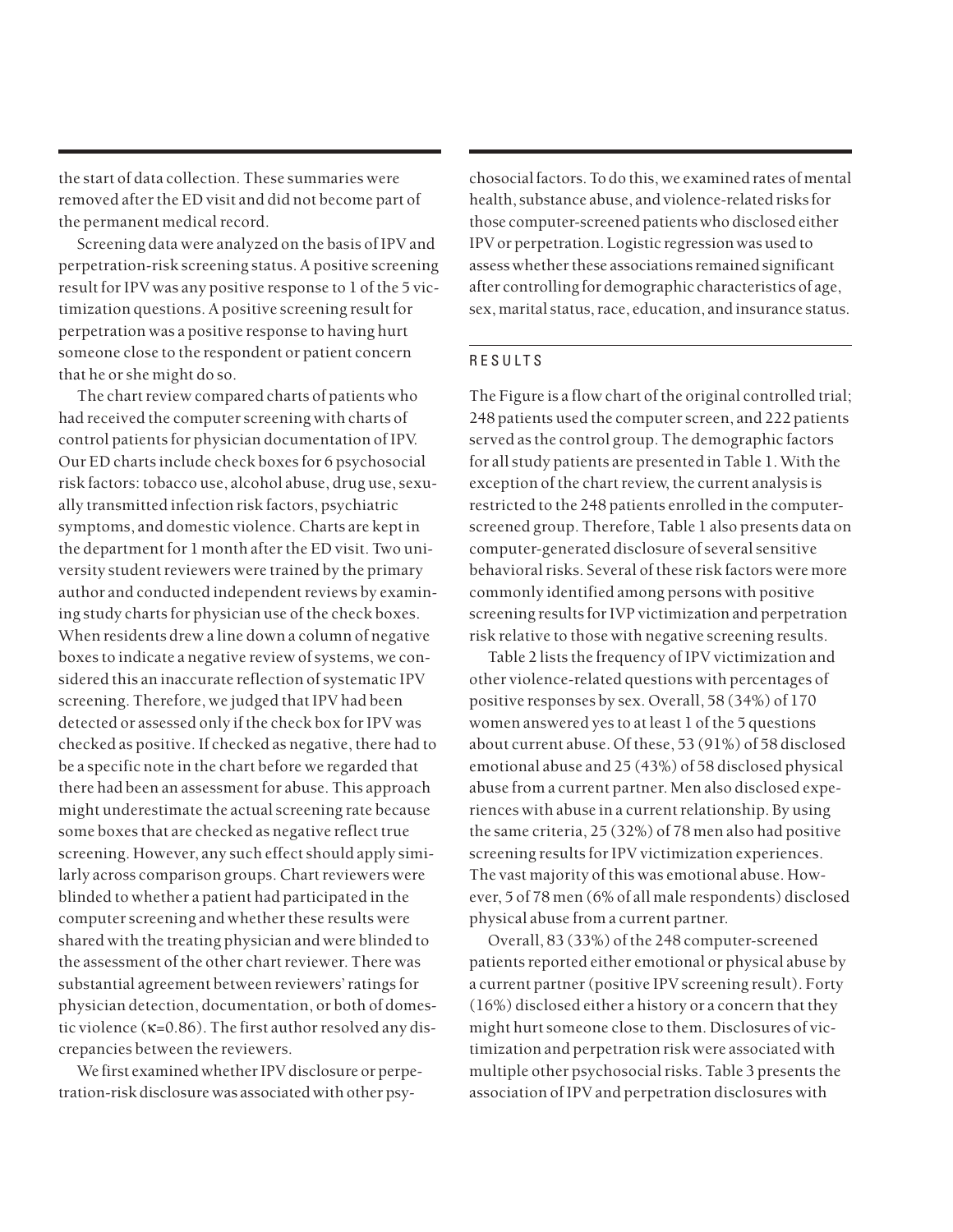other violence-related psychosocial risk factors, placing each risk factor in a logistic regression model controlled for age, sex, race, marital status, education, and insurance status but not for other psychosocial risks. The association between IPV and perpetration risk disclosure with other risk factors was most notable for substance abuse, depression, other experiences with violence, partner depression, and problem drinking by the partner. Notably, 70% of patients with positive IPV results and 80% of patients with perpetration risk factors elected, on the computer questionnaire, to receive information (for themselves or someone else) on "… how to get help for depression."

Table 4 compares documentation of IPV risks on the charts of computer-screened patients versus that on the charts of control patients. Findings are based on a review of 80% of charts. The percentage of missing charts did not vary by whether the patient had received computer screening. Among patients participating in computer screening, potential IPV was noted on the ED charts of 19 (9.5%) of 201 patients (17 women and 2 men), all of whom had positive screening results on the computer questionnaire. There were no cases of IPV documentation that were not identified by computer screening. By contrast, only 1 (0.6%) of the 178 control group charts showed a positive screening result for IPV.

## DISCUSSION

Nonurgent ED patients in our study were quite willing to disclose sensitive experiences with IPV on a computer-based health-risk assessment. Among women who completed the computer health-risk assessment study, 33% disclosed emotional abuse and 15% reported physical abuse in their current relationship. Both rates are comparable with American Medical Association

#### **Figure.**

*Flow chart of original controlled trial. Tx, Treatment; DV, domestic violence.*

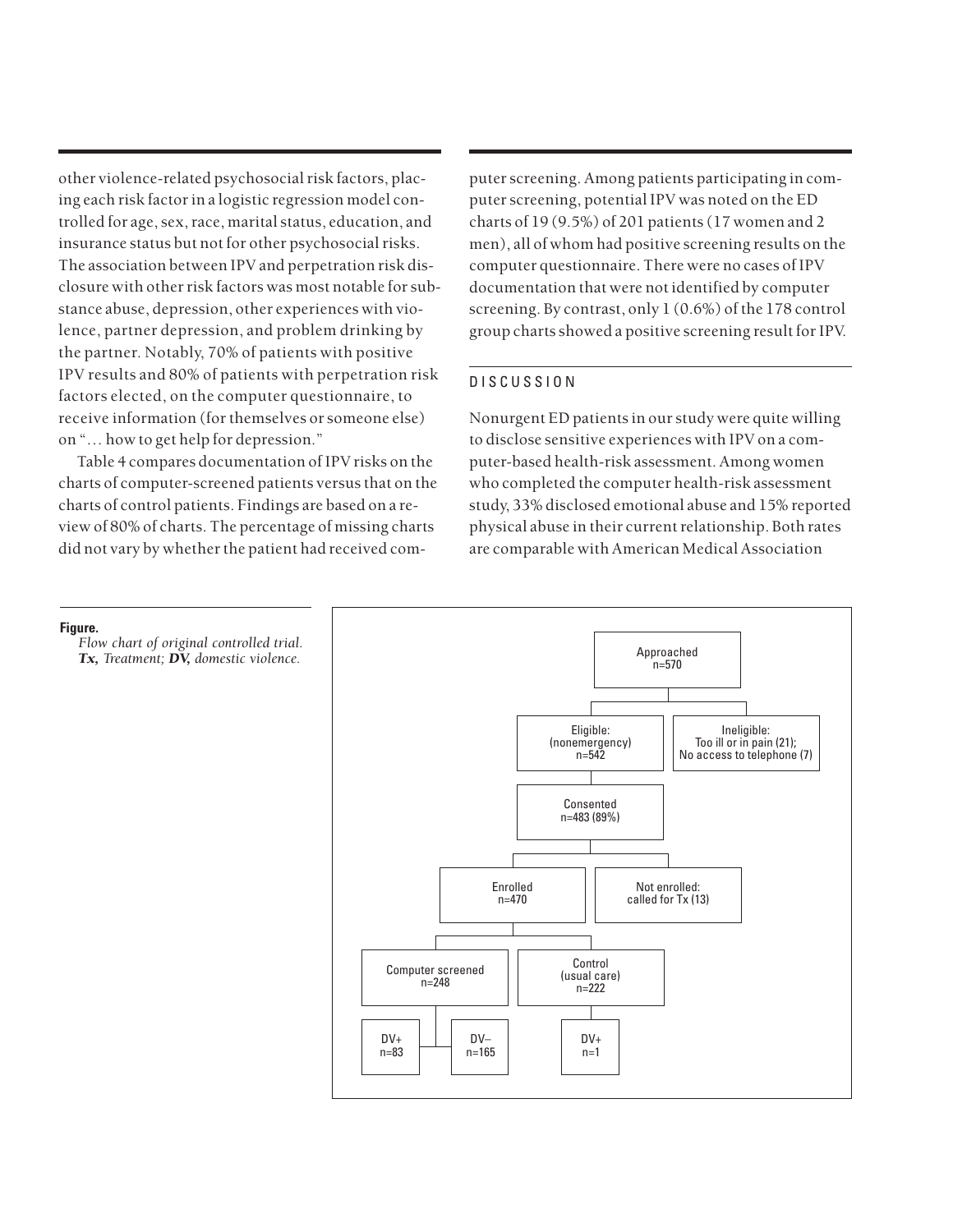estimates,  $37$  as well with previous studies of IPV screening.7,8,38 ED screening programs that educate staff about the importance of IPV achieve a similarly high initial rate of detection, but detection decreases dramatically over time. Several researchers have explored

#### **Table 1.**

*Demographic variables for control and computer-screened patients, with frequencies of associated risks for computerscreened patients only.*

| <b>Variables</b>                                | Control<br>$(n=222)$ | <b>Computer-Screened</b><br>$(n=248)$ |  |  |
|-------------------------------------------------|----------------------|---------------------------------------|--|--|
|                                                 |                      |                                       |  |  |
| Age, y, mean (SD)                               | 42 (21)              | 35(15)                                |  |  |
| Men $(n=78)$                                    | 45 (18)              | 37(16)                                |  |  |
| Women (n=170)                                   | 41 (21)              | 33(14)                                |  |  |
| Race, No. (%)                                   |                      |                                       |  |  |
| Black                                           | 199 (90)             | 226 (91)                              |  |  |
| White/other                                     | 23(10)               | 22(9)                                 |  |  |
| Marital status, No. (%)                         |                      |                                       |  |  |
| Married                                         | 60(27)               | 48 (19)                               |  |  |
| Single                                          | 129 (58)             | 148 (60)                              |  |  |
| Divorced or separated                           | 27(12)               | 42 (17)                               |  |  |
| Widowed                                         | 6(3)                 | 10(4)                                 |  |  |
| Insurance status, No. (%)                       |                      |                                       |  |  |
| Medicaid                                        | 89 (40)              | 92(37)                                |  |  |
| Medicare                                        | 43 (19)              | 41 (17)                               |  |  |
| Private                                         | 59 (27)              | 85 (34)                               |  |  |
| None                                            | 31(14)               | 30(12)                                |  |  |
| Reason for visit, No. (%)                       |                      |                                       |  |  |
| Medical                                         | 128 (58)             | 124 (50)                              |  |  |
| Injury                                          | 52 (23)              | 68 (27)                               |  |  |
| Gynecologic or urinary                          | 39 (18)              | 49 (20)                               |  |  |
| Other                                           | 3(1)                 | 7(3)                                  |  |  |
| Selected risk factors," No. (%)                 |                      |                                       |  |  |
| Use of drugs <sup>1</sup>                       |                      | 33(13)                                |  |  |
| At-risk drinking <sup>2</sup>                   |                      | 46 (19)                               |  |  |
| Partner with drinking problem <sup>3</sup>      |                      | 22(9)                                 |  |  |
| Symptoms of depression <sup>4</sup>             |                      | 87 (35)                               |  |  |
| Thoughts of suicide <sup>5</sup>                |                      | 33(13)                                |  |  |
| Partner with depression <sup>6</sup>            |                      | 18(7)                                 |  |  |
| High-risk sexual behavior <sup>7</sup>          |                      | 60 (24)                               |  |  |
| History of sexual abuse or assault <sup>8</sup> |                      | 39 (16)                               |  |  |
| Exposure to knife or gun violence <sup>9</sup>  |                      | 54 (22)                               |  |  |
| Has access to handqun <sup>10</sup>             |                      | 63 (25)                               |  |  |

\* These risks were assessed for computer-screened patients only: (1) use of street drugs in past 4 weeks or history of intravenous drug use; (2) at least one positive response to CAGE questions or drinking at least 3 times per week and ≥4 drinks per day on occasion; (3) "Does your partner have a drinking problem?"; (4) "Depressed greater than 2 weeks in a row in the past 12 months?"; (5) thoughts of hurting self or committing suicide in the past 12 months; (6) "Does your partner have a problem with depression?"; (7) nonuse of condoms and one of (a) history of sexually transmitted disease in past 5 years, (b) partner with a sexually transmitted disease in past year, (c) >1 sexual partner in past year, or (d) sexual exposure to prostitution; (8) lifetime history of being made to have sex when patient did not want to; (9) history of witnessing or participating in knife or gun violence; (10) has handgun in home or car or someone close has a gun.

staff barriers to screening for IPV and used a variety of staff-centered educational modalities and system modifications to support the process. These include triagebased screening, chart stickers, quality assurance reviews, staff feedback, and even recorded questions. None have had a positive long-term effect on rates of IPV screening by staff.10,38-40

We found that allowing patients to self-disclose risks on a computer resulted in a substantially higher rate of IPV detection compared with the rate in a group that received usual care, but it did not guarantee charting and follow-up by the treating physician. Computerassisted disclosure of IPV risk resulted in physician

#### **Table 2.**

*Distribution of "yes" answers to violence-related questions by sex.*

|                                                                                                                    | Yes, No. $(\%)$<br>(Total n=248) |                           |  |
|--------------------------------------------------------------------------------------------------------------------|----------------------------------|---------------------------|--|
| <b>Questions</b>                                                                                                   | Men<br>$(n=78)$                  | <b>Women</b><br>$(n=170)$ |  |
| <b>IPV</b> questions                                                                                               |                                  |                           |  |
| Possible emotional abuse                                                                                           |                                  |                           |  |
| Do you have a partner or spouse who gets very<br>jealous or tries to control your life?                            | 13 (17)                          | 42 (25)                   |  |
| Does your partner or spouse try to keep you away<br>from your family or friends?                                   | 8(10)                            | 17(10)                    |  |
| Does someone close to you sometimes say<br>insulting things or threaten you?                                       | 15 (20)                          | 33(20)                    |  |
| Yes to at least one of the above emotional abuse<br>questions                                                      | 23 (29)                          | 53 (31)                   |  |
| Perception of safety                                                                                               |                                  |                           |  |
| Is there someone you are afraid to disagree with<br>because they might hurt you or other family<br>members?        | 5(6)                             | 15(9)                     |  |
| Physical abuse in a current relationship                                                                           |                                  |                           |  |
| Are you in a relationship with someone who has<br>pushed, hit, kicked, or otherwise physically hurt you?           | 5(6)                             | 25(15)                    |  |
| Possible current intimate partner abuse<br>(Yes to any of the above domestic violence questions)                   | 25(32)                           | 58 (34)                   |  |
| <b>Other violence-related questions</b>                                                                            |                                  |                           |  |
| Have you every physically hurt someone close to you?                                                               | 11 (14)                          | 15(9)                     |  |
| Are you worried that you might physically hurt someone<br>close to you?                                            | 7(9)                             | 9(5)                      |  |
| In the past 12 months, have you ever felt so low that you<br>thought about harming yourself or committing suicide? | 9(11)                            | 17(10)                    |  |
| Have you ever been made to have sex when you didn't<br>want to?                                                    | 10(13)                           | 27(16)                    |  |
| Is there a handgun in your home or car?                                                                            | 16 (21)                          | 12(7)                     |  |
| Have you ever witnessed or taken part in any argument<br>or fight where someone had a gun or knife?                | 24 (31)                          | 30(18)                    |  |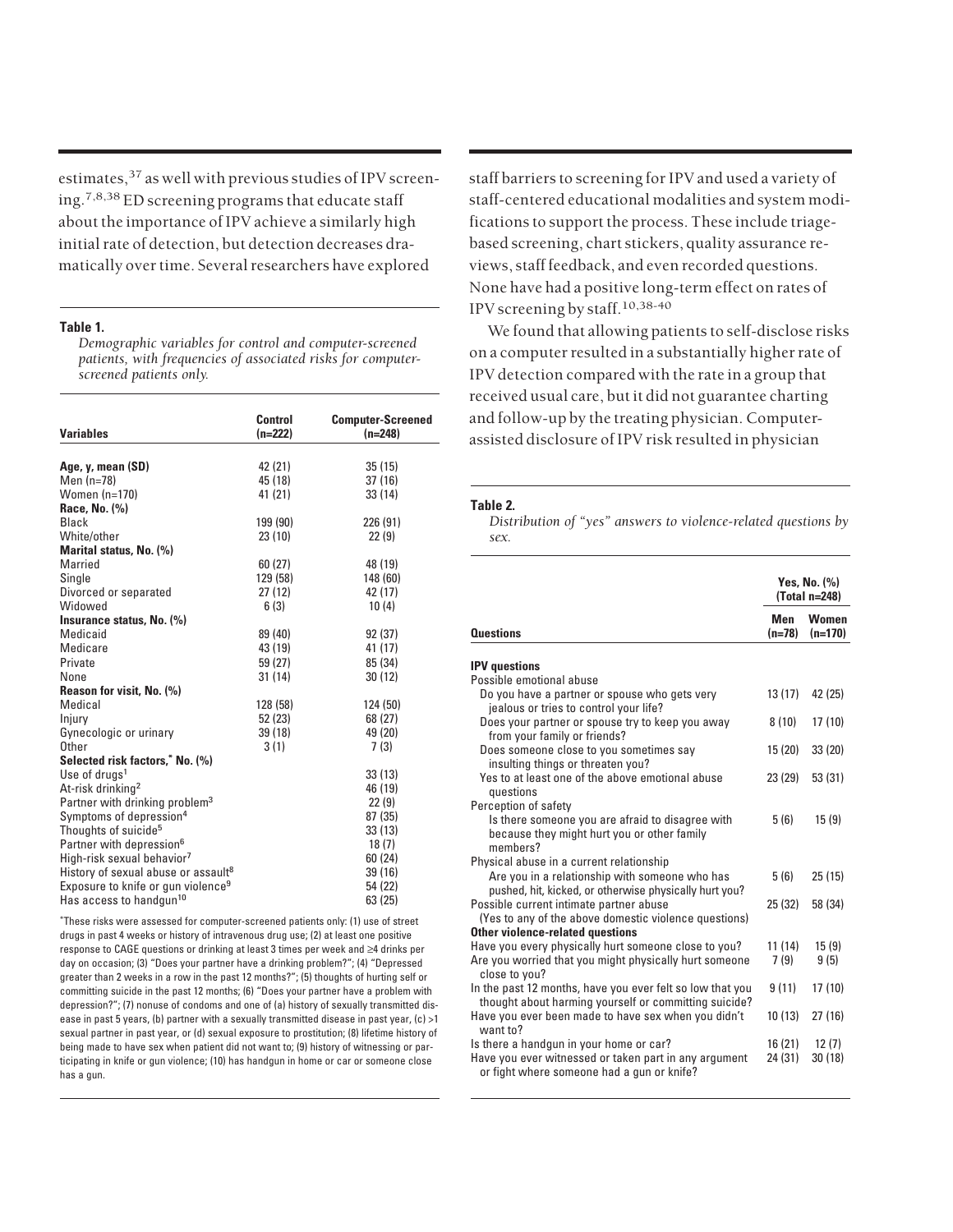documentation of IPV on the charts of only 19 of 83 patients who disclosed at least one risk factor for IPV (32% of women and 8% of men with positive IPV screening results). This might have been due, in part, to inadequate physician orientation to the computer-generated risk summary forms or failure of support staff to address these issues in a busy, urban ED with a large number of urgent presentations. Alternatively, although the study did not specifically address this issue, some emergency physicians might be reluctant to document IPV risk if they believe it is unrelated to the reason for the visit. Even more speculatively, it is possible that urban emergency physicians regard violence-related experiences disclosed by their patients as so commonplace that they are ignored.

We found that men, as well as women, were willing to disclose experience with emotional and physical abuse in a current relationship. Of men with positive IPV screening results, 44% also disclosed a history or concern regarding perpetration, which was defined as

#### **Table 3.**

*Associations between a positive screening result for risk of IPV victimization or perpetration and odds ratios for patient and partner psychosocial risk factors by using logistic regression and controlling for demographic variables of sex, age, race, marital status, education, and insurance status.\**

| <b>Computer-Screened</b><br>Patients Only (n=248) | <b>Risk of IPV</b><br><b>Victimization</b> |                | <b>Possible Risk of</b><br><b>Perpetration</b> |                |
|---------------------------------------------------|--------------------------------------------|----------------|------------------------------------------------|----------------|
|                                                   | 0R                                         | 95% CI         | 0R                                             | 95% CI         |
| Use of street drugs                               | 4.76                                       | $2.03 - 11.18$ | 7.63                                           | $3.08 - 18.87$ |
| At-risk drinking                                  | 2.22                                       | $1.07 - 4.59$  | 2.93                                           | $1.31 - 6.54$  |
| Partner with drinking problem                     | 4.11                                       | 1.53-11.00     | 2.93                                           | $1.03 - 8.35$  |
| Symptoms of depression                            | 2.52                                       | $1.36 - 4.65$  | 3.69                                           | $1.70 - 8.00$  |
| Thoughts of suicide                               | 5.74                                       | $2.47 - 13.30$ | 5.41                                           | 2.33-12.52     |
| Partner with depression                           | 14.35                                      | $3.80 - 54.17$ | 6.41                                           | $2.28 - 18.02$ |
| High-risk sexual behavior                         | 0.91                                       | $0.48 - 1.76$  | 1.55                                           | $0.70 - 3.40$  |
| History of sexual abuse or assault                | 5.44                                       | $2.55 - 11.63$ | 1.75                                           | $0.74 - 4.16$  |
| Exposure to knife or gun violence                 | 2.86                                       | $1.83 - 5.51$  | 4.76                                           | $2.25 - 10.09$ |
| Has access to handgun                             | 2.29                                       | $1.19 - 4.40$  | 2.80                                           | $1.28 - 6.14$  |

**OR,** Odds ratio; **CI,** confidence interval.

\* Individual risk factors (defined in footnote to Table 1) were examined one at a time in a logistic regression model that controlled for demographic variables of sex, age, race, marital status, education, and insurance status. Because of low numbers in each group (IPV n=83; perpetration n=40), the individual risk factors are not adjusted for each other.

"hurting someone close to you." The literature on screening men for domestic violence is meager.<sup>41,42</sup> Several studies have reported that men screened in the ED for IPV had similar rates of victimization by an intimate partner as women.<sup>43,44</sup> These studies and our own screening results might be documenting a high rate of low-level, bidirectional emotional or physical violence<sup>45</sup> and do not make a clear distinction between a victim or a perpetrator. One trauma unit study linked the names of men presenting to an ED with injuries inflicted by their female partner to police department records and found that half of these men had prior arrests for domestic violence perpetration.<sup>46</sup> Similarly, a study of heterosexual women arrested for perpetrating domestic violence found that the vast majority were victims of long-term battering.<sup>47</sup>

We know from population-based surveys that approximately 12% of both men and women engage in physically violent behavior toward their partners; however, women experience the bulk of the negative medical and psychologic consequences.<sup>48,49</sup> Experts in the domestic violence field have concluded that many men who disclose abuse in the ED are primary abusers.<sup>50</sup> If true, screening men for victimization experiences might be useful for detecting potential IPV perpetrators. Studies have shown that any violence in an intimate relationship has long-term negative repercussions for those involved.<sup>51</sup> Computer screening could provide an opportunity to intervene on behalf of men, as well as women.

#### **Table 4.**

*Numbers of charts with physician documentation of psychosocial risks on control and computer-screened charts.*

| <b>Psychosocial Risks</b>                 | Control<br>$(n=178)$ | <b>Computer-Screened</b><br>$(n=201)$ |
|-------------------------------------------|----------------------|---------------------------------------|
| <b>IPV</b>                                |                      |                                       |
|                                           |                      | 19                                    |
| STD risk                                  | 8                    | 24                                    |
| Depression                                |                      | 13                                    |
| Alcohol                                   | 29                   | 33                                    |
| Tobacco                                   | 46                   | 40                                    |
| Street drugs                              | 13                   | 12                                    |
| <b>STD, Sexually transmitted disease.</b> |                      |                                       |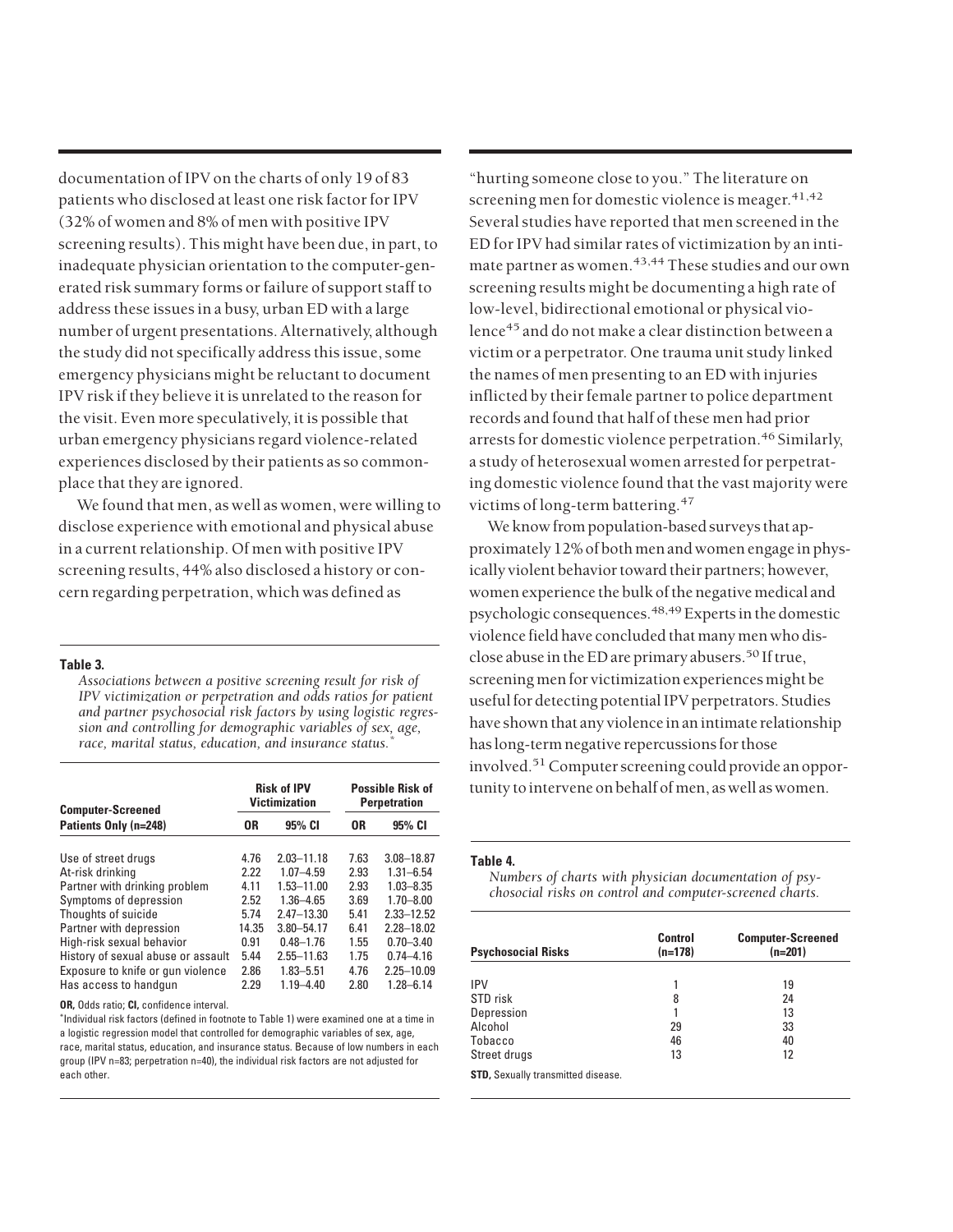A recent study of staff training as a tactic to improve ED detection and response to battered women found that it improved provider knowledge, attitudes, and screening. However, there was no increase in the overall rate of identification of battered women.<sup>52</sup> This could be because the main barrier to identification is not staff knowledge or attitudes but a system that overburdens providers and does not provide an environment conducive to sensitive discussions. Controlling for demographic factors, disclosure of victimization and perpetration in our study was associated with several psychosocial risk factors. On the basis of patient report, this was also true of the patient's partner. Whether risk factors such as depression and substance abuse predated abuse or occurred as a consequence is unknown. A longitudinal study design is needed to clarify this matter. The strong associations we noted between emotional and physical abuse and comorbid mental health conditions demonstrate the importance of assessing the full range of psychosocial risks.

Our study has several limitations. Generalizability is limited by the fact that it took place in a single, urban, university hospital ED. Given the small number of patients, we had inadequate power to assess associations between multiple risk factors, including such common risk factors as alcohol and tobacco use. Our process for chart review probably underestimated whether the treating physician addressed IPV during the visit. We have no information about the true rate of IPV among the control patients because they were not screened. However, it is unlikely that baseline differences between the computer-screened and control groups were large enough to explain the marked differences we observed in IPV detection and documentation. Finally, observed rates of IPV disclosure for the intervention group are similar to those seen in published prevalence studies in other urban EDs, but there is an important difference between asking patients whether certain experiences have happened to them and documenting a systematic, coercive pattern of intimate partner abuse. A computer screening tool might enhance detection of IPV, but the talents of a skilled clinician or domestic violence advocate are needed to

assess safety issues and evaluate the nature and extent of the disclosed abuse.

In summary, health care providers have been strongly encouraged to conduct universal screening and referral for IPV. By providing patients with an opportunity to confidentially disclose sensitive information affecting their health, computer screening might facilitate this goal.

Author contributions: KVR, DSL, and WL conceived the study and designed the trial. KVR and DSH obtained funding and supervised data collection. KVR and TH performed data collection and database management. KVR and DSL performed data analysis. KVR and WL drafted the manuscript, and all authors substantially contributed to its revision. KVR takes responsibility for the paper as a whole.

Received for publication June 18, 2001. Revisions received December 18, 2001; April 10, 2002; April 24, 2002; and June 4, 2002. Accepted for publication June 4, 2002.

Supported by a grant from The Chicago Community Trust (#6-35467), the Robert Wood Johnson Clinical Scholars Program, and the Section of Emergency Medicine, University of Chicago.

The computer-based health-risk assessment used in this study has been redeveloped with funds from the Chicago Community Trust and the Agency for Health Care Research and Quality. It is still in the preliminary stages of development but available for demonstration at http://www.promotehealthsurvey.com. The authors have no economic investment in its success and view it as a prototype to be shared, revised, and further evaluated for its potential to improve health promotion in the health care setting.

Note: The quotation in the title is from a patient who commented, "I liked that it was between me and the computer."

**Address for reprints:** Karin V. Rhodes, MD, Section of Emergency Medicine, University of Chicago, 5841 South Maryland Avenue, MC 5068, Room L545, Chicago, IL 60637; 773-834-7467, fax 773-702-3135; E-mail krhodes@medicine.bsd.uchicago.edu.

We thank Mike Roizen, MD; Marshall Chin, MD; Melinda Drum, PhD; Carol Stocking, PhD; Paula Treichler, PhD; Annette Miller, RN; James Walter, MD; and Arthur Kellermann, MD, for their invaluable contributions.

#### **REFERENCES**

<sup>1.</sup> Moreno CG. WHO recommendations put women first. Lancet. 1999;354:2075-2076.

<sup>2.</sup> Columbia University Louis Harris and Associates. The Health of American Women. New York, NY: Commonwealth Fund; 1993.

<sup>3.</sup> Flitcraft AH, Hadley SM, Hendricks-Matthews MK, et al. American Medical Association diagnostic and treatment guidelines on domestic violence. Arch Fam Med. 1992;1:39-47.